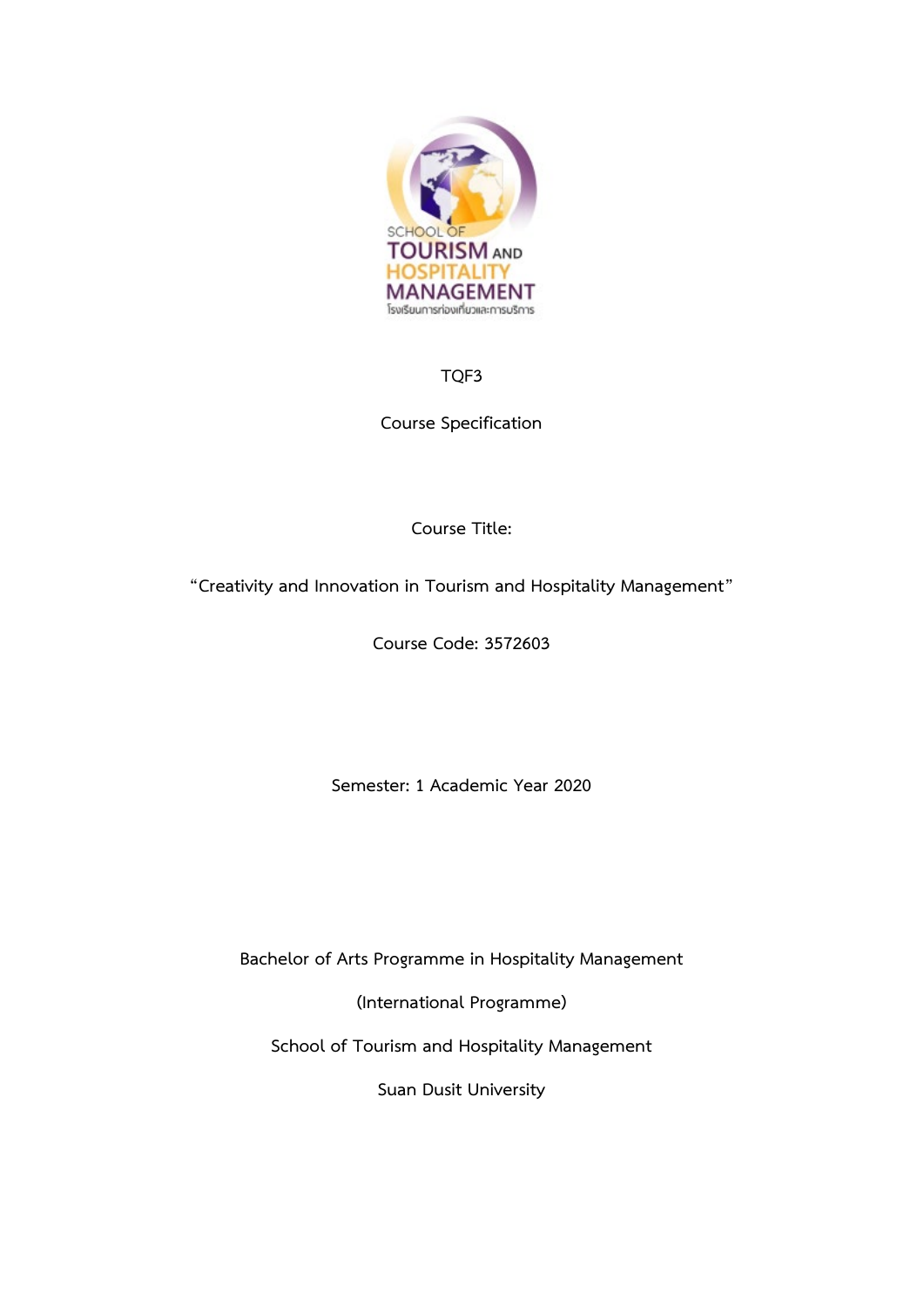# **Content**

|           |                                                 | page |
|-----------|-------------------------------------------------|------|
| Section 1 | General information                             | 3    |
| Section 2 | Aims and Objectives                             | 4    |
| Section 3 | Course Description and Implementation           | 4    |
| Section 4 | Development of Students' Learning Outcomes      | 5.   |
| Section 5 | Teaching and Evaluation Plans                   | 8    |
| Section 6 | Teaching Materials and Resources                | 11   |
| Section 7 | Evaluation and Improvement of Course Management | 12   |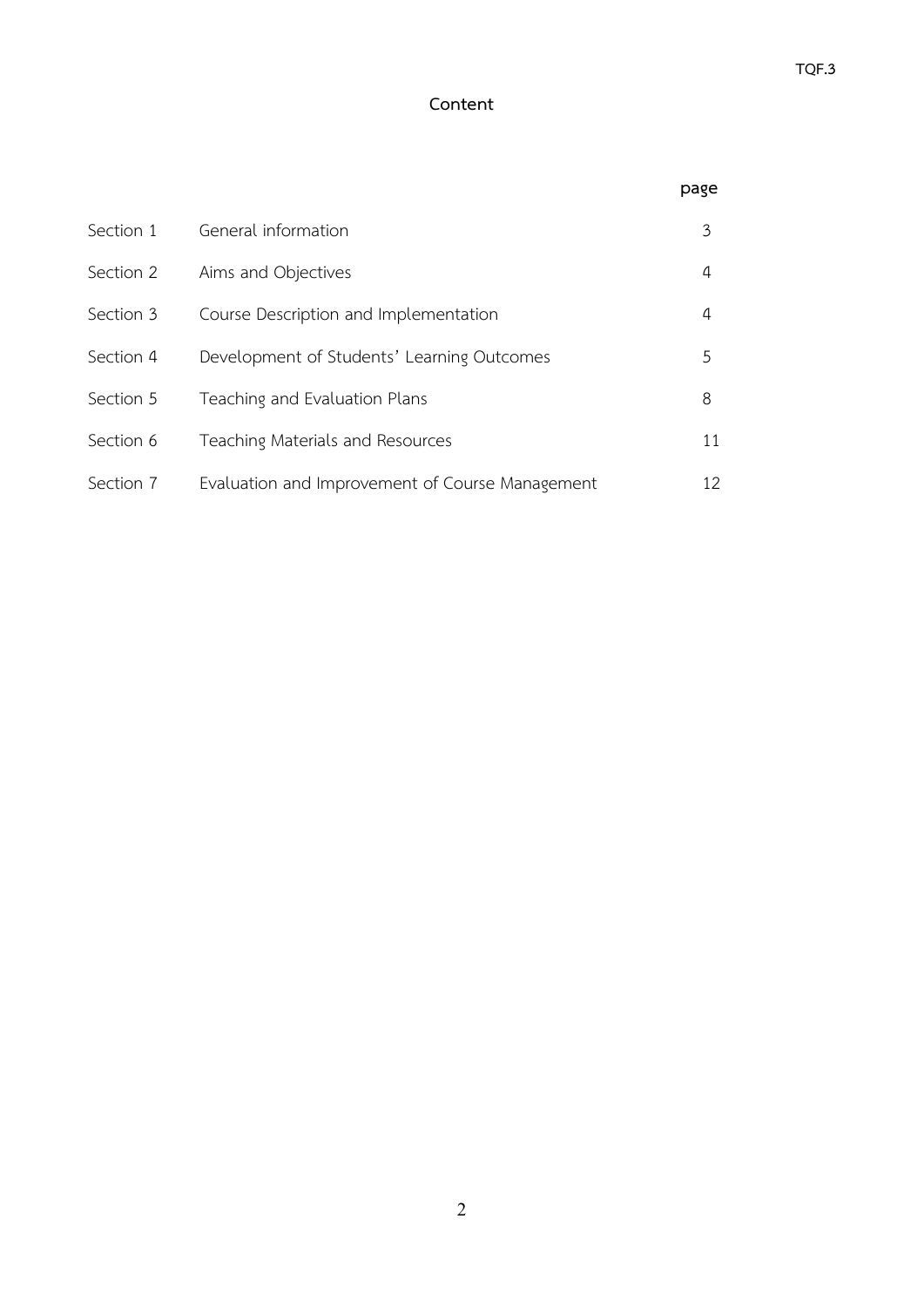## **Course Specification**

| Name of Institute         | Suan Dusit University                        |
|---------------------------|----------------------------------------------|
| Campus/Faculty/Department | School of Tourism and Hospitality Management |

### **Section 1: General Information**

#### **1. Course Code and Course Title**

3572603 Creativity and Innovation in Tourism and Hospitality

## **2. Number of Credits**

3 (3‐0‐6) (Lecture‐Lab‐Self‐Study)

## **3. Curriculum and type of subject**

- 3.1 Bachelor of Arts Programme in Hospitality Management
- 3.2 Type of Subject: Core Course

### **4. Responsible Faculty Members**

**4.1 Course Coordinator:** Asst. Prof. Dr.Aunkrisa Sangchumnong

**4.2 Instructor:** Asst. Prof. Dr.Aunkrisa Sangchumnong **/** Section A1

## **5. Semester**

Semester 1 Academic Year 2020 / Student Year 2

### **6. Prerequisite***(s)*

None

## **7. Co-requisite***(s)*

None

#### **8. Venue of study**

Room 3201/ Main campus, Suan Dusit Rajabhat University

## **9. Date of Latest Revision**

 $26<sup>th</sup>$  June 2020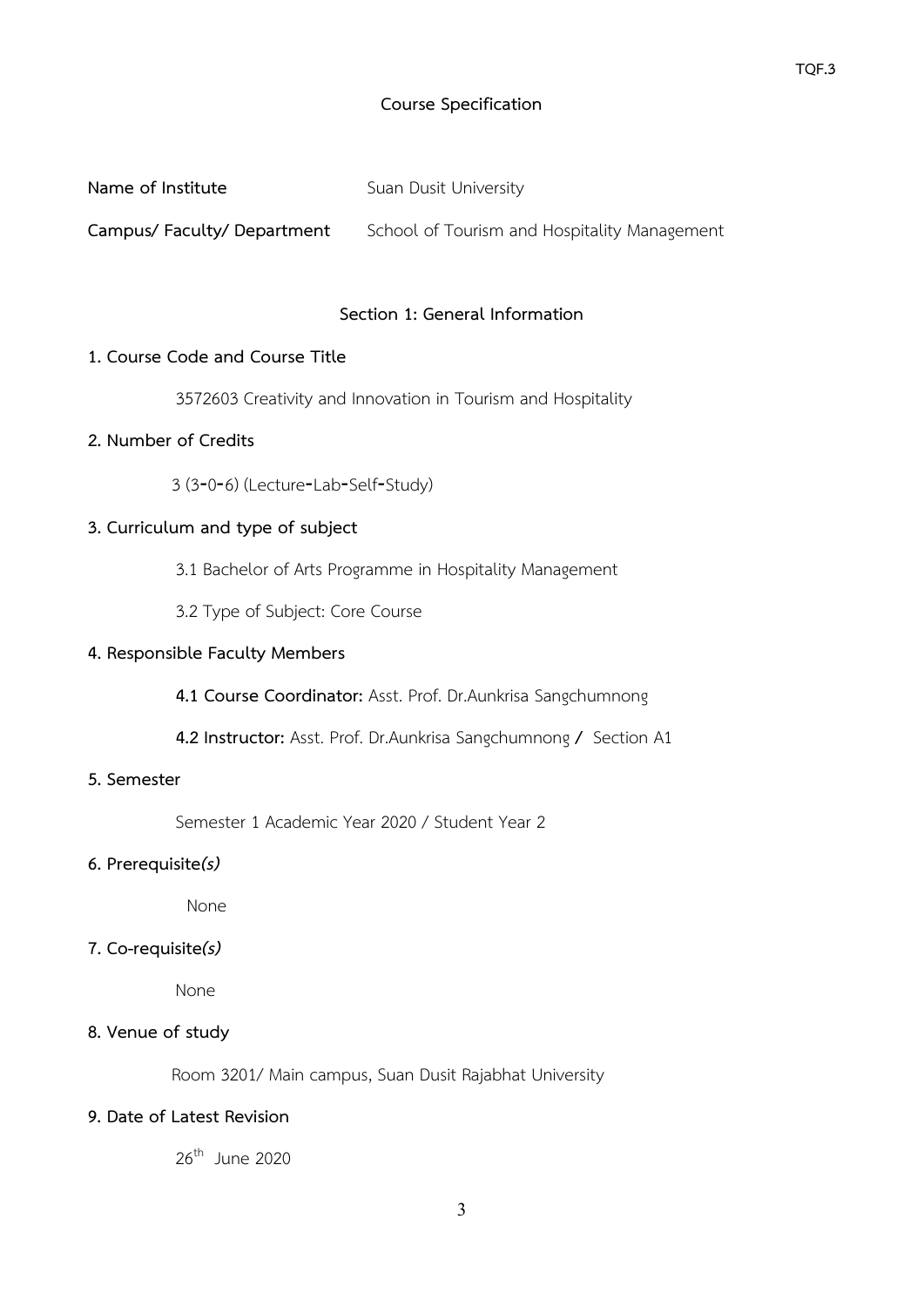### **Section 2: Aims and Objectives**

#### **1. Aim of the Course**

Creativity and innovation in the tourism and hospitality management course acknowledges the vague and inconsistent conceptualisations of what innovation is and how it is operationalised in the services sector. Best practice summaries have typically been anecdotal.

#### **2. Course Objectives**

After successful completion of this course, students will be able to

- Being cultivated the skill of being creator which is the basis for creating great innovation
- Understand the principles of innovation and the importance of innovation to society and the future
- Create innovation to promote tourism and hospitality industry

#### **Section 3: Course Description and Implementation**

#### **1. Course Description**

Acknowledge the existence of a shifting view of the world from production-based to creativity-based society and analyze how it affects hospitality industry, define creativity and innovation key concepts, process and potential implication involved in managing creativity and innovation effectively in tourism and hospitality industry

#### **2 Number of Hours per Semester**

| Lecture  | Tutorial | Practice/Field        | Self-directed |
|----------|----------|-----------------------|---------------|
|          |          | Experience/Internship | Learning      |
| 45 hours | -        | -                     | 90 hours      |

4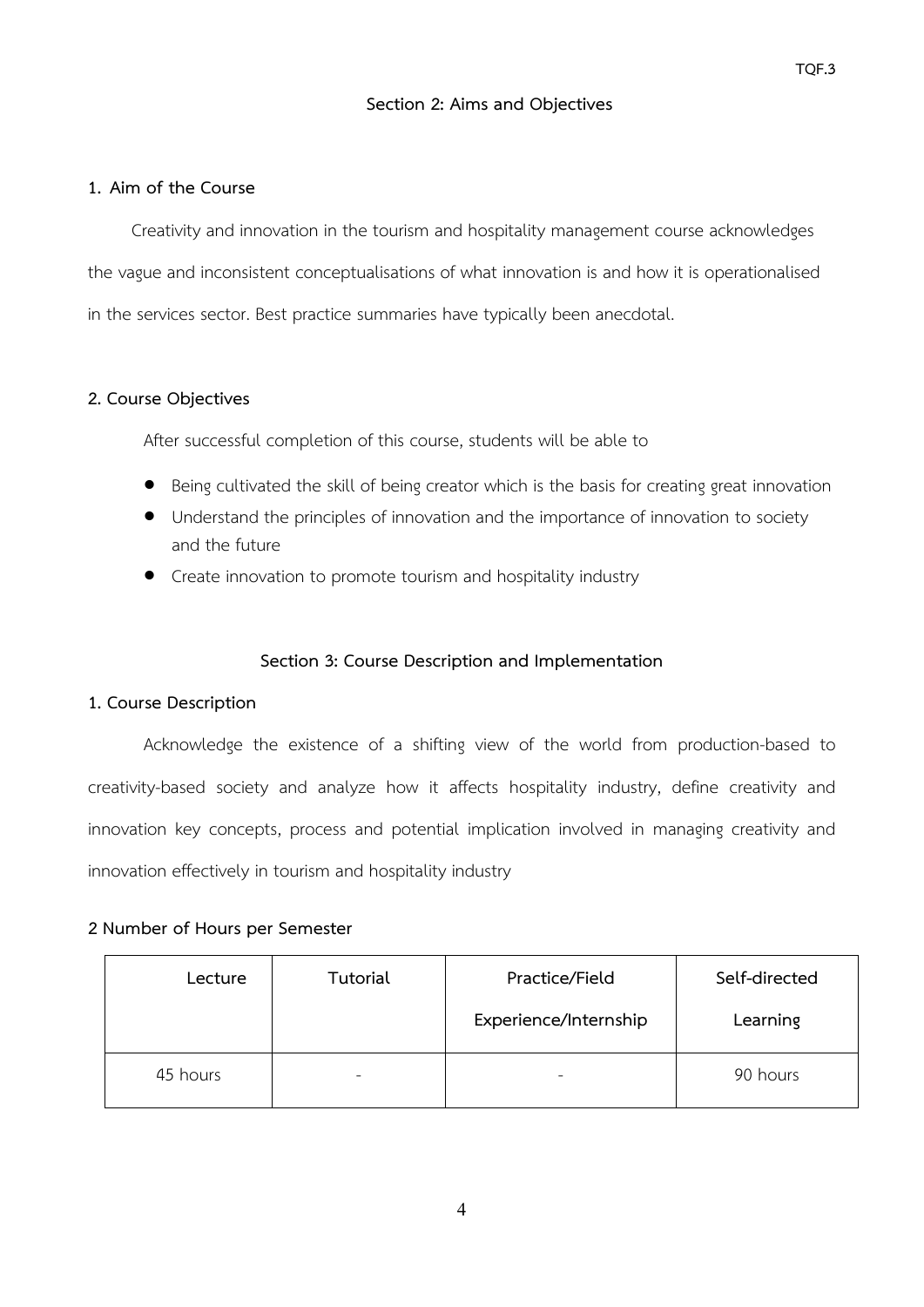## **3. Number of hours provided for academic advice and guidance to students**

- The faculty member provides academic advice and guidance to students (individual/group)

3 hours/week. Time and date will be informed in the first section.

## **Section 4: Development of Student Learning Outcomes**

## **1. Morality and Ethics**

1.1 Expected outcome on morality and ethics

(1) To realize good values, moral conscience and ethics, to be able to deal with the conflicts relating to profession etiquette.

⬤ (2) To be self and social responsible with good attitude and behaviour.

(3) To responsible of duties, good membership and develop leadership skills and act as a role model to others.

(4) To be disciplined and follow the organisational and social rules and regulations.

1.2 Teaching methods

Apply moral conscience and ethics during class discussion. Given individual and group assignments for Honest, Responsibility for assigned tasks. As well as, Punctuality in delivery and attendance.

1.3 Evaluation methods

Observation and deliberation are comply during class discussion. Punctuality in delivery and attendance.

## **2. Knowledge development**

2.1 Expected outcome on Knowledge and skills development

⬤ (1) To understand the important principles and theories of hospitality organisational behavioural and interpersonal skills, international marketing, tourist behaviour and related skills systematically and globally.



⬤ (2) To be able to integrate knowledge of hospitality with other related fields.



(3) To understand research designs and methodology in order to solve organisation problems and to develop organisation knowledge management.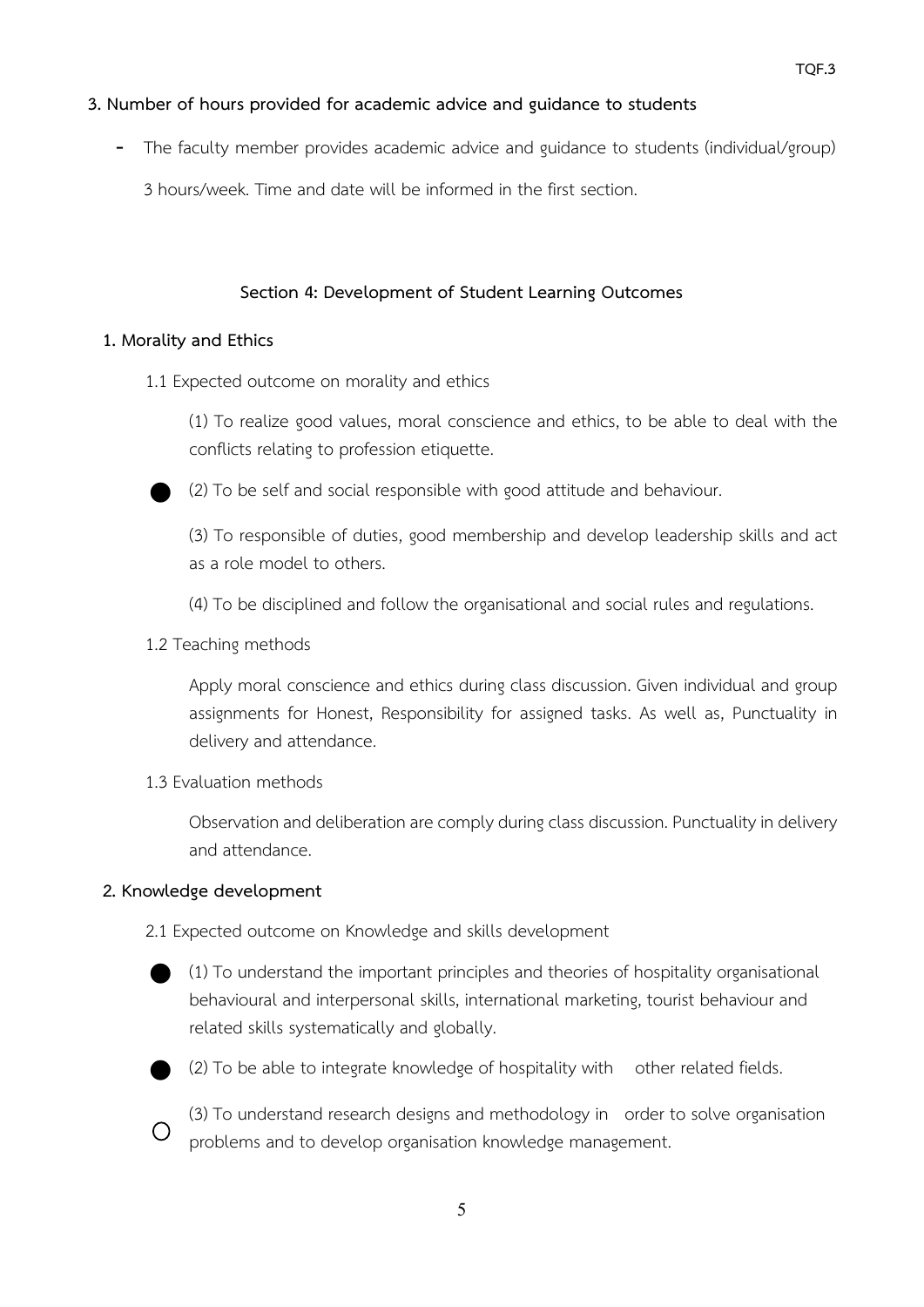2.2 Teaching methods

(1) Teaching by lecture and use of teaching materials such as textbooks, PowerPoint, etc.

- (2) Discussion of key issues related to the subject matter;
- (3) Assigning to students, both individual and group work.
- 2.3 Evaluation methods
	- (1) Analyze of individual performance / assigned tasks.
	- (2) Mid-term and Final exam test

## **3. Intellectual Knowledge Innovation**

- 3.1 Expected outcome on Intellectual Knowledge Innovation
- $\bigcirc$

(1) To be able to evaluate and analyse data, and able to think critically and systematically in order to find cause, effect, and resolution of the problems in depth.

(2) To be able to apply methodologies, synthesis, evaluation both practically and theoretically in actual operations.

⬤ (3) To be able to suitably apply knowledge and innovation in business term and able to adapt innovation technology to the profession and related fields.

- 3.2 Teaching methods
	- (1) Case study analysis

(2) Delegate tasks related to the use of acquired knowledge to solve problems of hospitality business.

3.3 Evaluation methods

(1) Analysis of case study and assignments

(2) Final examination by focusing on the exam with the analysis and application of the knowledge and the content of the lessons learned.

#### **4. Interpersonal Skills and Responsibility**

4.1 Expected outcome on Interpersonal Skills and Responsibility

(1) To be able to work with others and solve the problems both as a good leader and a good team member.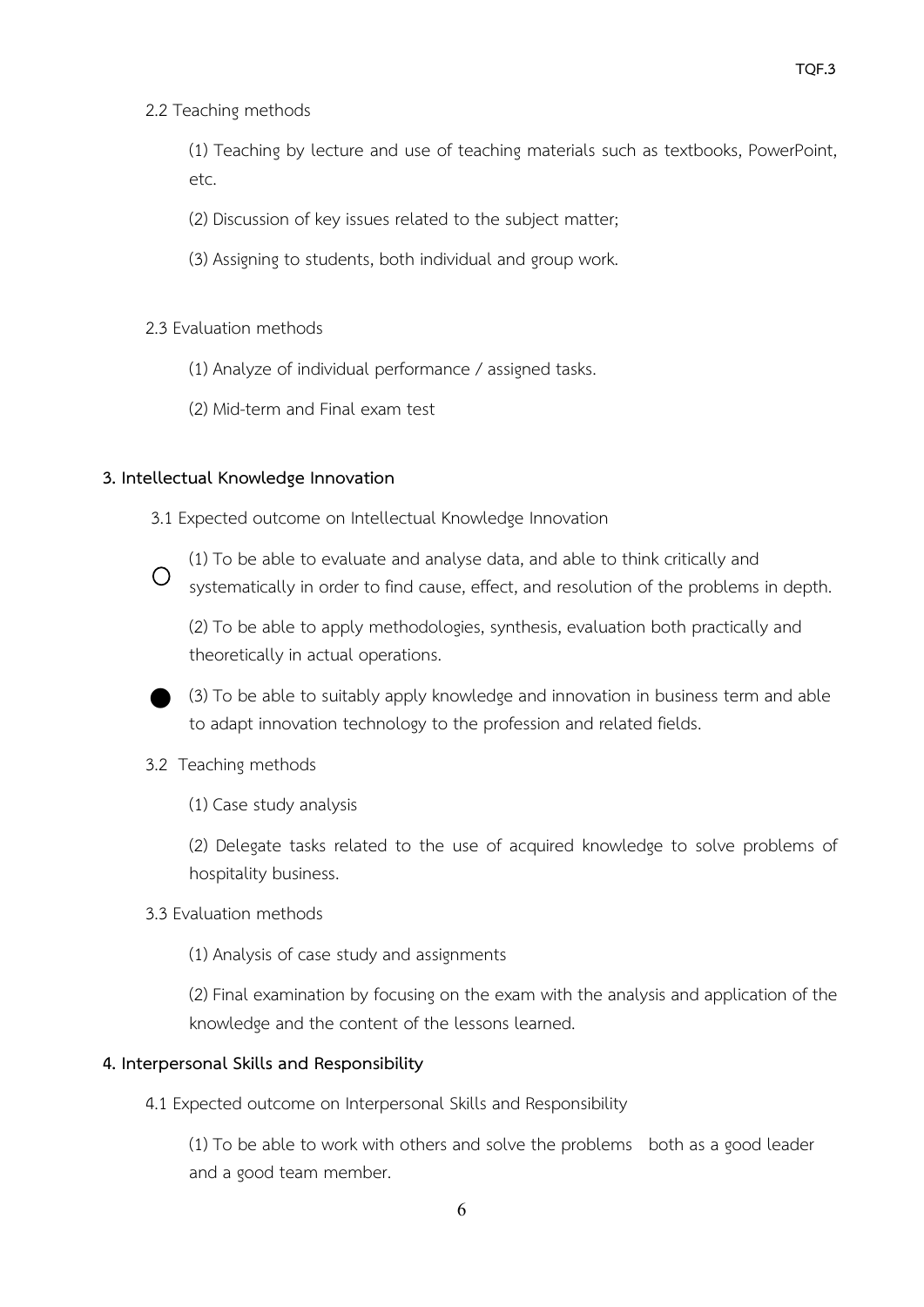

- ⬤ (2) To be able to develop self improvement continuously on professional learning improvement based on international criterion.
- 4.2 Teaching methods

Assigned to work together as a group. The emphasis is on the knowledge learned in the subject and the application of knowledge. As well as, the discussion and presentation of group work are applied.

4.3 Evaluation methods

Assess the behavior in the classroom. Group activities in discussions and presentations are applied.

## **5. Numerical Analysis and Information Technology Skills**

5.1 Expected outcome on Numerical Analysis and Information Technology Skills

(1) To be able to apply foreign languages effectively when communicate both academically and professionally.

(2) To be able to communicate effectively with foreigners from different culture in different situation.



⬤ (3) To be able to use information technology suitably in different operations.

(4) To be able to analyse and interpret data, facts, figures, statistics and/or numerical related tasks efficiently.

## 5.2 Teaching methods

(1) Assign students to self-study from E-Learning websites and giving class activities by using the knowledge gained from the study in the subject matter.

(2) Required students to perform their work by using the appropriate format and technology.

5.3 Evaluation methods

Evaluate the assignment and presentation in the class are required.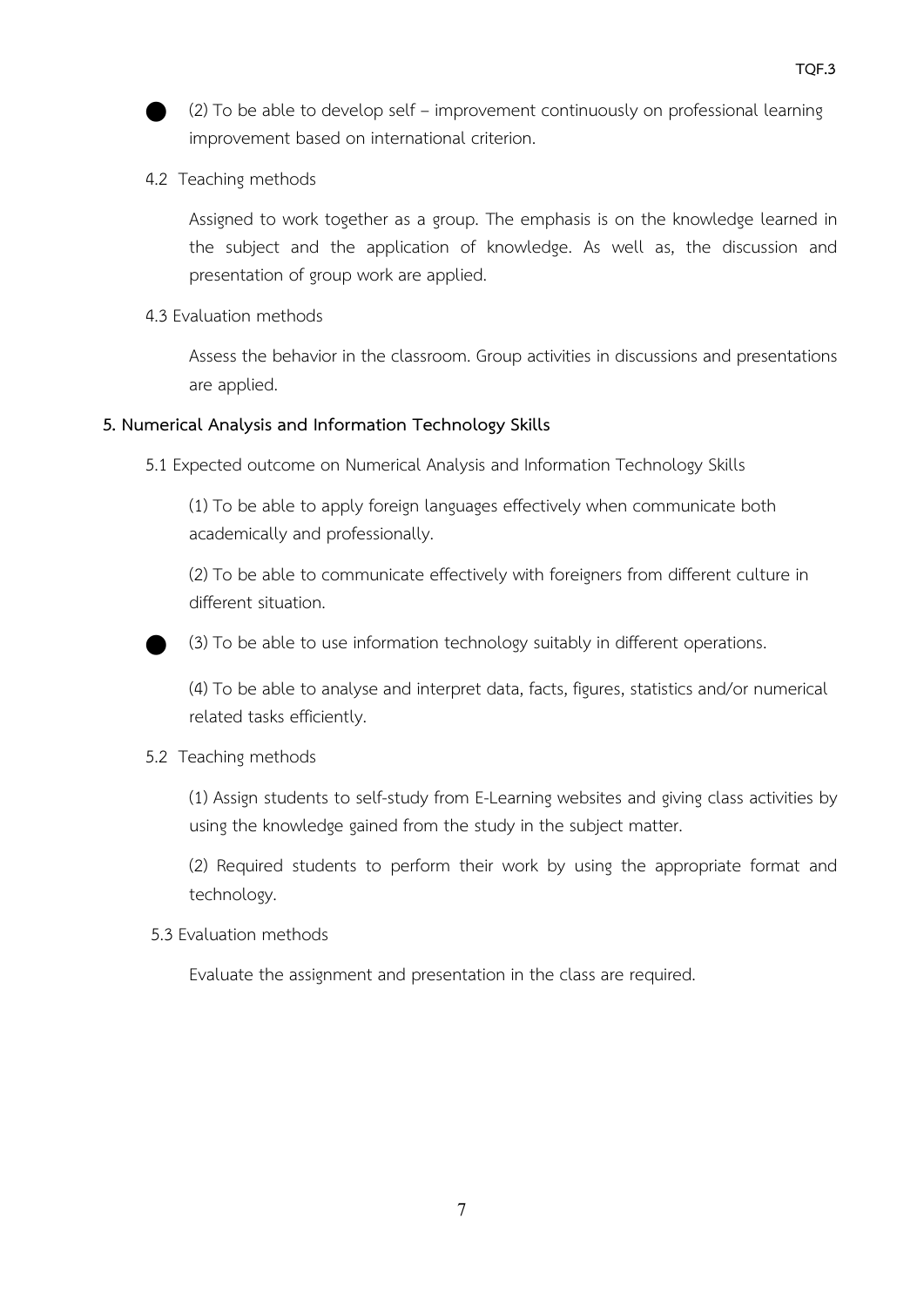# **Section 5: Teaching and Evaluation Plans**

# **5.1 Course Outline**

| Week                                                                                                                  | <b>Topics</b>                                                                                                                                                                                                                       | Hours          | Teaching & Learning<br>Activities,                         | Instructional<br>Media                   |
|-----------------------------------------------------------------------------------------------------------------------|-------------------------------------------------------------------------------------------------------------------------------------------------------------------------------------------------------------------------------------|----------------|------------------------------------------------------------|------------------------------------------|
| $\mathbf{1}$                                                                                                          | Course Introduction<br>Aims and Outline<br>Course Expected<br>Outcome<br>Teaching Plan<br>Introduction to<br>Innovation and<br>Creativity' World                                                                                    | 3              | Lecture - Showing / Telling<br>(In classroom)              | PowerPoint,<br>Learning<br>Material, VDO |
| $\overline{2}$<br>Innovation<br>Definition,<br>Background<br>Types of Innovation<br>Innovation in Tourism<br>Industry |                                                                                                                                                                                                                                     | 3              | Lecture - Showing / Telling<br>(In classroom)              | PowerPoint,<br>Learning<br>Material, VDO |
| 3                                                                                                                     | Models of Innovation                                                                                                                                                                                                                | $\mathfrak{Z}$ | Flip classroom, Lecture -<br>Showing / Telling<br>(Online) | PowerPoint,<br>Learning<br>Material, VDO |
| $\overline{4}$                                                                                                        | Innovation Development<br>The nature of design<br>and innovation<br>Process Design<br>Process Design and<br>Innovation<br>Innovation in the<br>management<br>Design off the<br>organization and its<br>suppliers<br>Lean Innovation | $\mathfrak{Z}$ | Lecture - Showing / Telling<br>(In classroom)              | PowerPoint,<br>Learning<br>Material, VDO |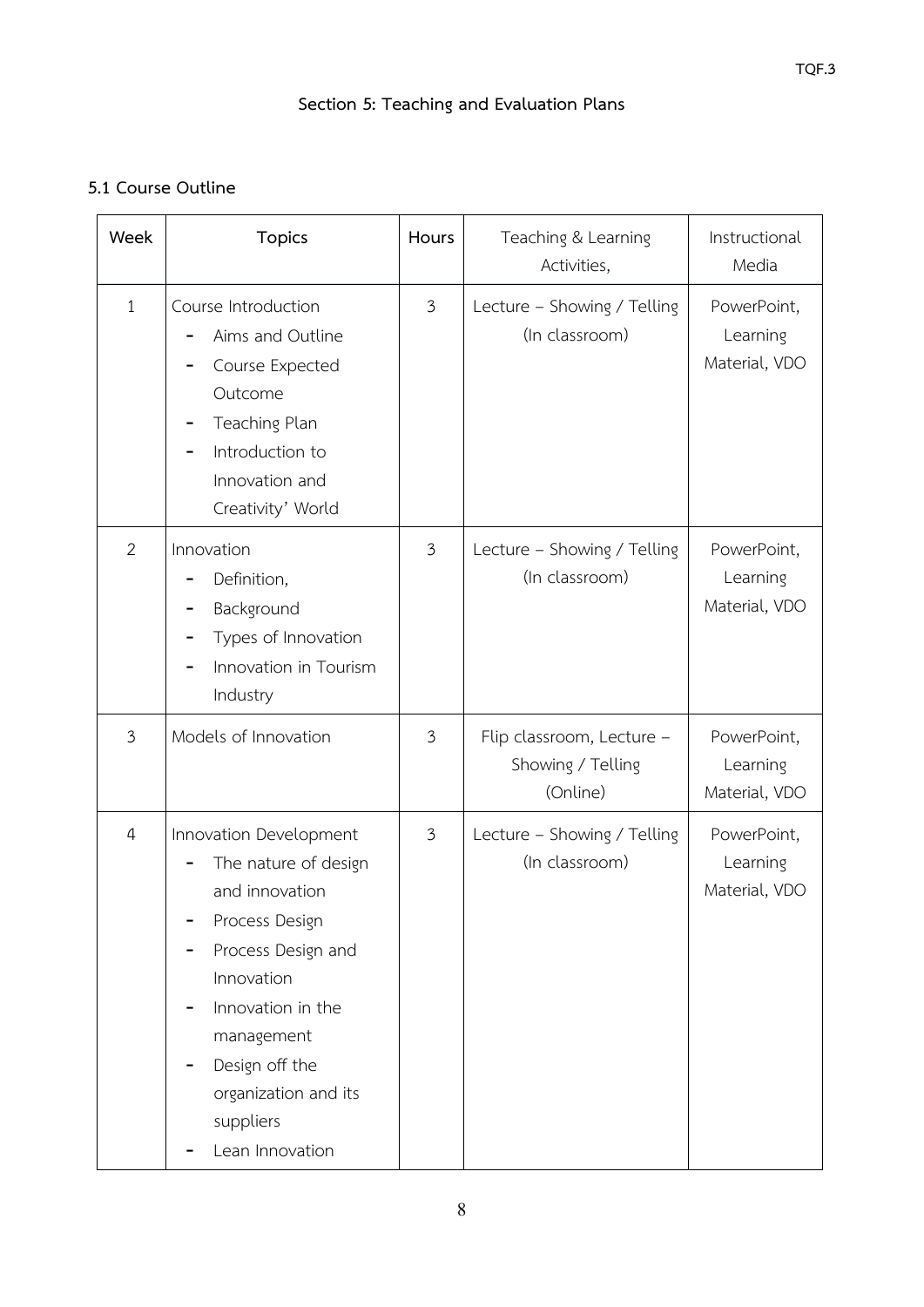| 5              | Design Innovation<br>Sense Intent<br>Know Context<br>Know People<br>Frame Insights<br>Frame Solution<br>Realize Offering                                                                            | 3              | Interactive Lecture: Using<br>questions and finding<br>answer<br>(Online)   | PowerPoint,<br>Learning<br>Material, VDO |
|----------------|-----------------------------------------------------------------------------------------------------------------------------------------------------------------------------------------------------|----------------|-----------------------------------------------------------------------------|------------------------------------------|
| 6              | Idea Search : Local Visiting                                                                                                                                                                        | 3              | Site Visiting                                                               | Observation<br>Paper                     |
| $\overline{7}$ | Students Design Innovation<br>Presenting                                                                                                                                                            | $\mathfrak{Z}$ | <b>Students Project Presenting</b><br>(In classroom)                        | Presenting<br>Material                   |
| 8              | Creativity<br>Definition and Scope<br>Creative Thinking                                                                                                                                             | $\mathfrak{Z}$ | Lecture - Showing / Telling<br>(Online)                                     | PowerPoint,<br>Learning<br>Material, VDO |
| 9              | Creator Cultivation<br>Creative mind<br>The creative process<br>The 4 steps solution<br>finder<br>The starting phase:<br>Problems and<br>opportunities<br>The diverging and<br>converging the phase | 3              | Lecture - Showing / Telling<br>Discussion Based Learning<br>(Online)        | PowerPoint,<br>Learning<br>Material, VDO |
| 10             | Creative Tourism : Essential<br>Elements Core Concept of<br>Creative Tourism                                                                                                                        | $\mathfrak{Z}$ | Lecture - Showing / Telling,<br>Discussion Based Learning<br>(In classroom) | PowerPoint,<br>Learning<br>Material, VDO |
| 11             | Getting Start : Be Creative<br>Gather Insight for Content                                                                                                                                           | 3              | Lecture - Showing / Telling,<br>Discussion Based Learning<br>(Site Vising)  | PowerPoint,<br>Learning<br>Material, VDO |
| 12             | The 3s<br>Story Telling<br>Senses<br>Sophistication                                                                                                                                                 | $\mathfrak{Z}$ | Lecture - Showing / Telling,<br>Discussion Based Learning<br>(Online)       | PowerPoint,<br>Learning<br>Material, VDO |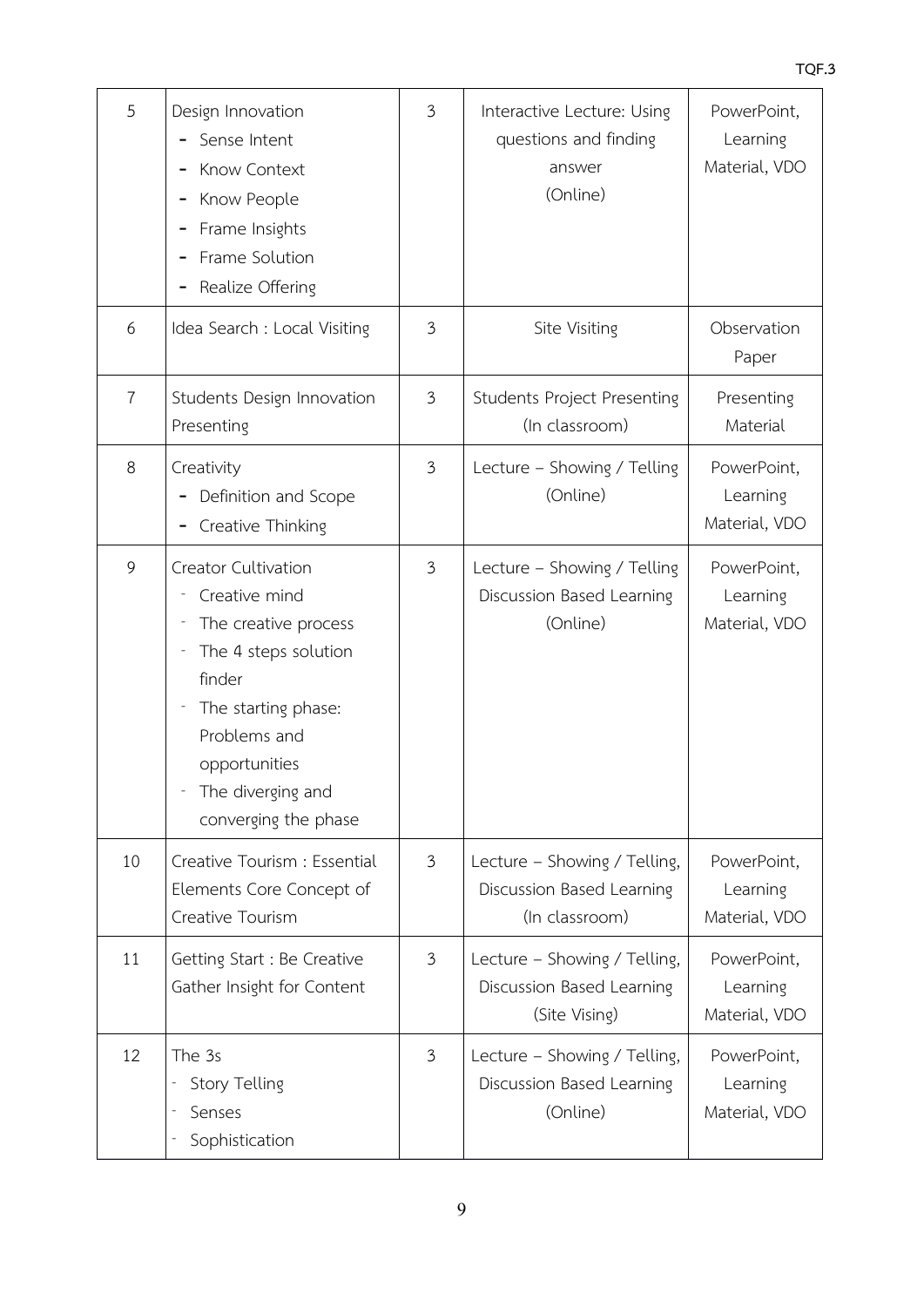| 13 | Creative Tourism Design:<br>Story Telling Practice                             | 3 | Lecture - Showing / Telling,<br>Discussion Based Learning<br>(In classroom) | PowerPoint,<br>Learning<br>Material, VDO<br>Diary Report |
|----|--------------------------------------------------------------------------------|---|-----------------------------------------------------------------------------|----------------------------------------------------------|
| 14 | Creative Tourism Design:<br>Sophistication, Be eventful<br>and Build the Brand | 3 | Lecture - Showing / Telling,<br>Discussion Based Learning<br>(Online)       | PowerPoint,<br>Learning<br>Material, VDO<br>Diary Report |
| 15 | Project Presenting                                                             | 3 | <b>Students Project Presenting</b>                                          | Presenting<br>Material                                   |
| 16 | <b>Qualification Exam:</b>                                                     | 3 | Final Exam                                                                  | Exam Paper                                               |

**NB.** The course is subject to change without prior notice to fit the changing tourism and hospitality circumstances.

# **5.2 Knowledge Gain Evaluation Plan**

| Activities         | <b>Expected Outcome</b>  | Methods       | Assessment | Percentage |
|--------------------|--------------------------|---------------|------------|------------|
|                    |                          |               | Week       |            |
| Group Assignment   | Responsible, Moral and   | Students      | 5,6,7      | 20%        |
| to develop         | Ethic,                   | Present their |            |            |
| innovation idea on | Being able to apply and  | Project       |            |            |
| a community basis  | integrate knowledge to   |               |            |            |
|                    | proposed area            |               |            |            |
|                    | Being able to use        |               |            |            |
|                    | information technology   |               |            |            |
|                    | suitably in different    |               |            |            |
|                    | operations               |               |            |            |
|                    | Solid Results            |               |            |            |
| Group Assignment   | Being able to suitably   | Project       | 13, 14, 15 | 30%        |
| to develop a       | apply knowledge and      | Development   |            |            |
| creative tourism   | innovation in business   |               |            |            |
| to destination     | term and able to adapt   |               |            |            |
|                    | innovation technology to |               |            |            |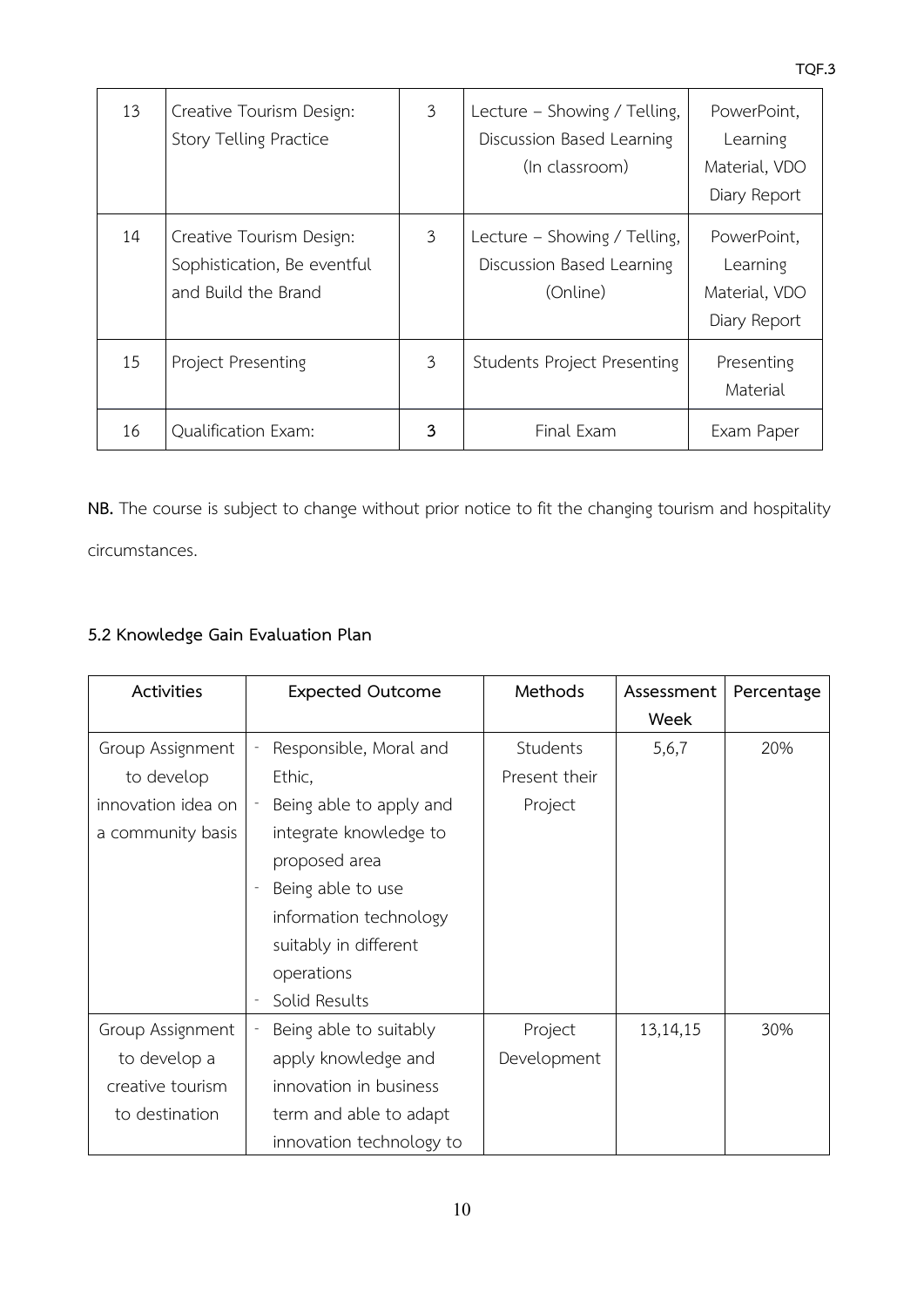|                  | the profession and related |               |          |     |
|------------------|----------------------------|---------------|----------|-----|
|                  | fields                     |               |          |     |
|                  | Solid Result               |               |          |     |
| Examination      | Being able to develop self | Final Exam    | 16       | 30% |
|                  | - improvement              |               |          |     |
|                  | continuously on            |               |          |     |
|                  | professional learning      |               |          |     |
|                  | improvement based on       |               |          |     |
|                  | international criterion    |               |          |     |
| Week 6, 11       | Being self and social      | Site Visiting | 6,11     | 10% |
|                  | responsible with good      |               |          |     |
|                  | attitude and behaviour     |               |          |     |
| <b>Week 1-15</b> | Self-responsible           | Participation | $1 - 15$ | 10% |

### **Ratio of mark**

| In class attention and participation |       |
|--------------------------------------|-------|
| Site Visiting                        | 10 %  |
| Project Presenting                   | 50 %  |
| Final Examination                    | 30%   |
| Total                                | 100 % |

#### **Course evaluation**

- Students' achievement as indicated above

# **Section 6: Teaching and Learning Resources**

#### **6.1 Main Texts and Teaching Materials**

Learning Material produce by lecturer: Asst. Prof. Dr. Aunkrisa Sangchumnong

**6.2 Essential Teaching Resources** (Books, journals, websites and other documents

Byttebier, I. and Vullings, R. (2015). Creativity in Business: The Basic Guide for Generating and Selecting Ideas. BIS Publishing.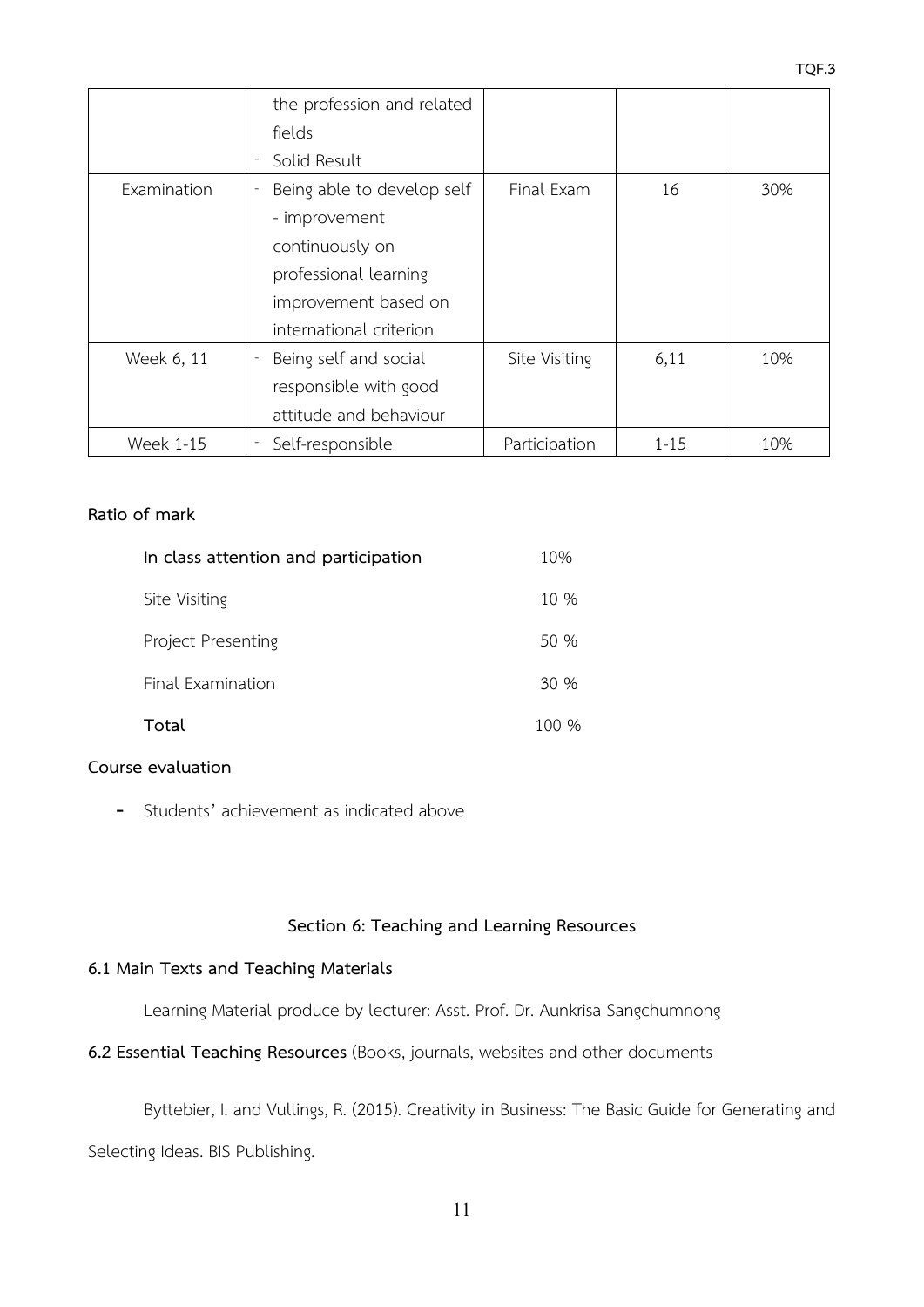- Kuma, V. (2015). 101 Design Methods: A structured Approach for Driving Innovation in Your Organization. John Wiley & Sons, INC.
- Richards, G., Wisansing, J.J., and Paschinger, E. (2018). Creating Creative Tourism Toolkit. DASTA: Thailand

Trott, P. (2017). Innovation Management and New Product Development. Pearson: UK

**6.3 Recommended Teaching Resources** (Books, journals, websites and other documents

recommended for additional reading)

<https://www.mindtools.com/pages/article/creativity-quiz.htm>

<https://www.bensound.com/royalty-free-music/track/creative-minds>

**Section 7: Evaluation and Improvement of Course Management**

## **7.1 Strategies for Course Effectiveness Evaluation by Students**

| Grade                | Percentage | GPA  |
|----------------------|------------|------|
| A                    | 85-100     | 4.00 |
| $^{\mathrm{+}}$<br>B | 80-84      | 3.50 |
| B                    | 75-84      | 3.00 |
| $+$<br>$\mathcal{C}$ | 70-74      | 2.50 |
| $\mathsf C$          | 60-69      | 2.00 |
| $^{\mathrm{+}}$<br>D | 55-59      | 1.50 |
| D                    | 50-54      | 1.00 |
| F                    | $0 - 49$   | 0.00 |